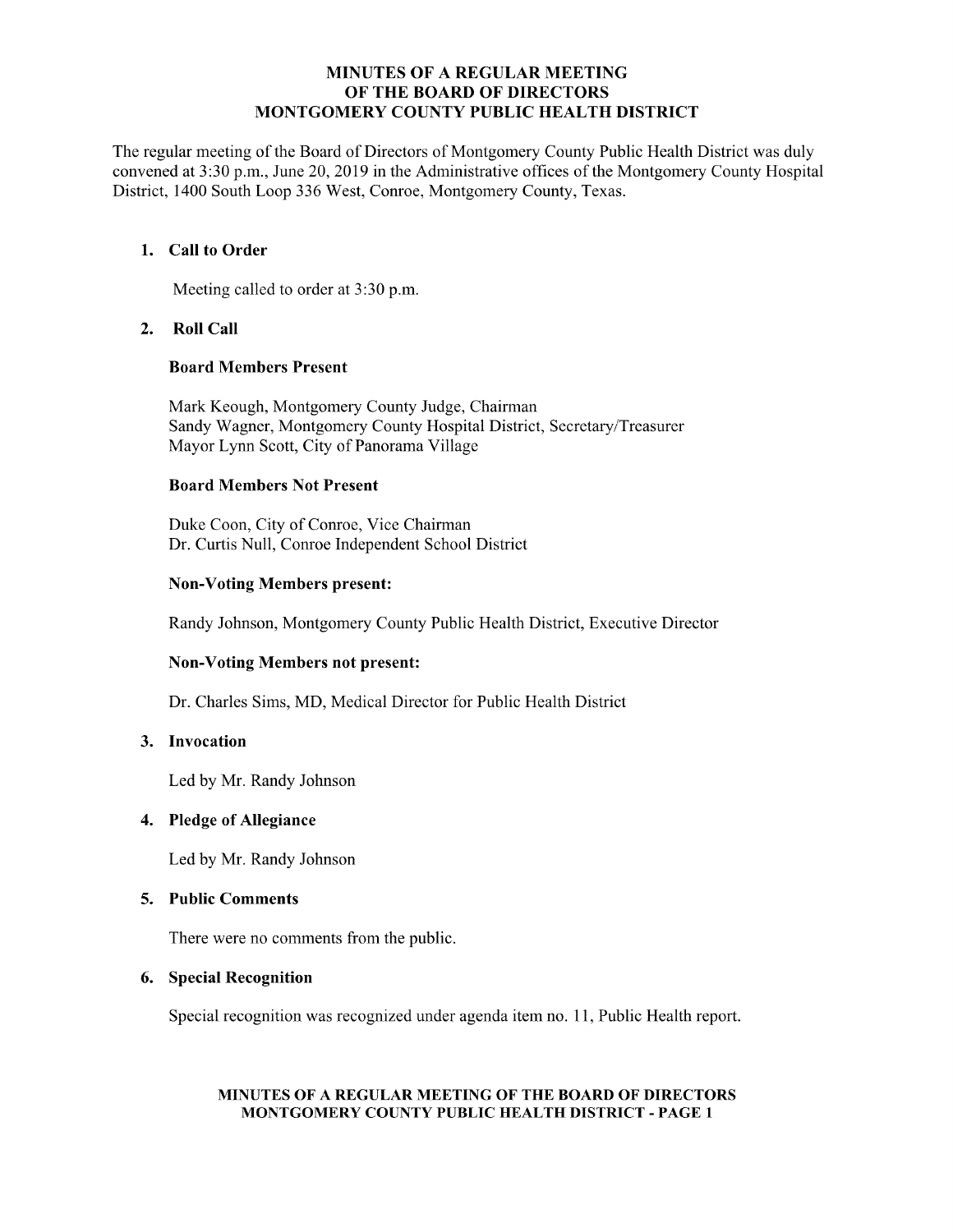### 7. Acknowledgement of our appointed County Government board member to the Public Health District board.

Mr. Randy Johnson offered an acknowledgement to the appointment of Judge Mark Keough as the County Government board member to the Public Health District board.

#### 8. Approval of Minutes from March 7, 2019 Public Health District Regular Board meeting.

Mayor Scott made a motion to approve the minutes from the March 7, 2019 Public Health District Regular Board meeting. Mrs. Wagner offered a second and motion passed unanimously.

# 9. Consider and act on the Tri-County Behavioral Healthcare matching grant funds for the East County Crisis Expansion Program. (Melissa Miller, COO – MCHD) (attached)

Mrs. Melissa Miller, COO gave a presentation to the board.

# 10. Consider and act upon recommendation for amendment(s) to the budget for fiscal year ending September 30, 2019. (Brett Allen, CFO - MCHD)

Mayor Scott made a motion to consider and act upon recommendation for amendment(s) to the budget fiscal year ending September 30, 2019. Judge Keough offered a second and motion passed unanimously.

### 11. Report on activities related to Public Health, Epidemiology and Emergency Preparedness. Melissa Miller, COO - MCHD) ( attached)

Mrs. Melissa Miller, COO presented a report to the board.

Special Recognition - Flu Dose Warrior Award Childhood Coverage Champion Award

# 12. Report on activities related to Medicaid 1115 Waiver Project. ( Melissa Miller, COO) attached)

Mrs. Melissa Miller, COO presented a report to the board.

# 13. Update on providing Hands only CPR and Stop the Bleed inschool districts. (Melissa Miller, COO - MCHD)

Mrs. Melissa Miller, COO gave an update to the board.

# 14. Receive and approve financial report regarding District' s operations. ( Brett Allen, CFO - MCHD)

Mr. Brett Allen, CFO presented financial to the board.

Mrs. Wagner made a motion to accept the financial report regarding District's operations. Mayor Scott offered a second and motion passed unanimously.

### NOTICE OF A REGULAR MEETING OF THE BOARD OF DIRECTORS MONTGOMERY COUNTY PUBLIC HEALTH DISTRICT - PAGE 2